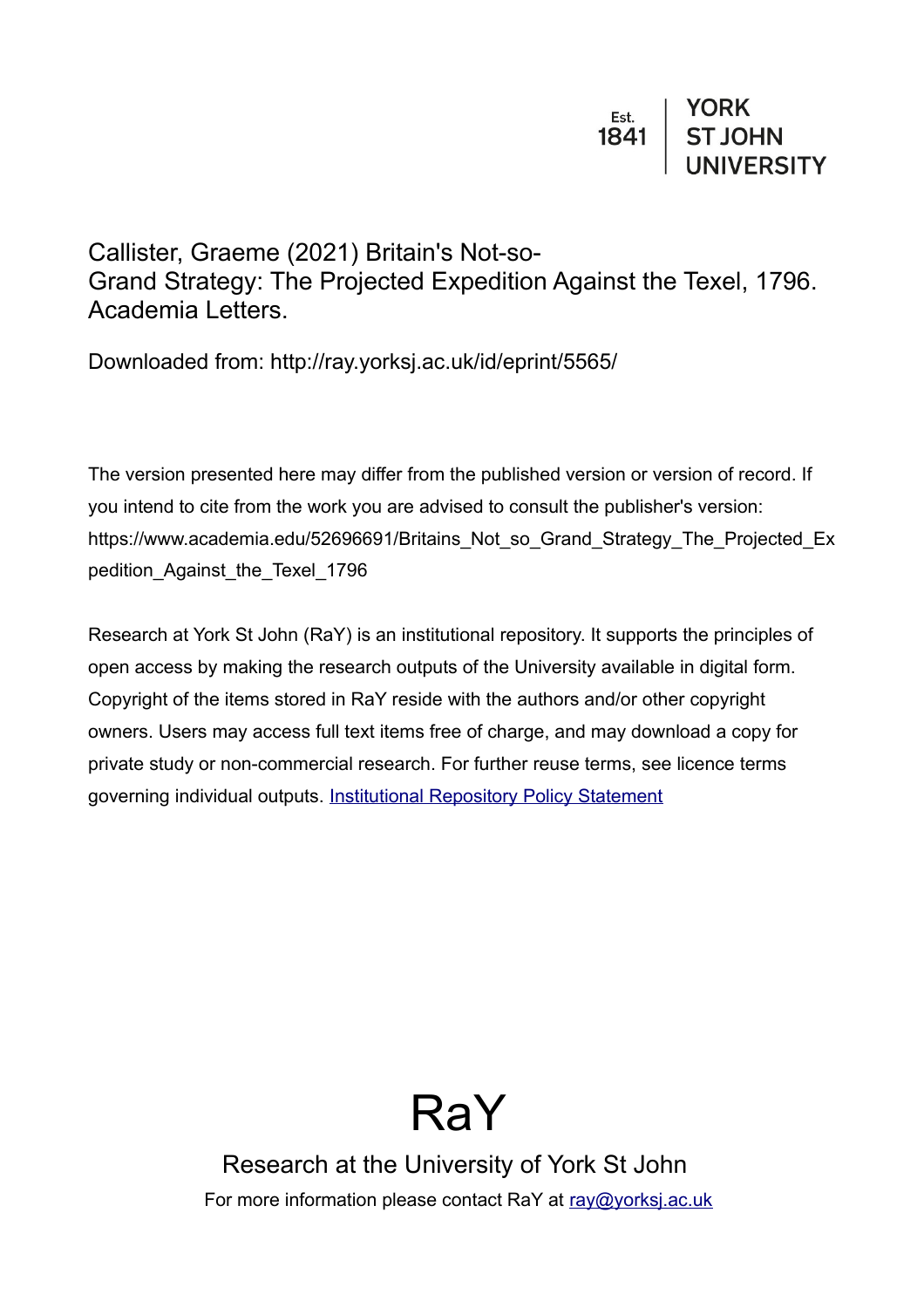## ACADEMIA Letters

## *Britain's Not-so-Grand Strategy: The Projected Expedition Against the Texel, 1796*

Graeme Callister

The French conquest of the Netherlands in early 1795 left Britain in an invidious strategic position. Not only had the main British field army been badly beaten, but French dominance of the Low Countries left her vulnerable to invasion from across the North Sea. The purpose of this article is to outline one of the British government's responses to this strategic concern, in the shape of a proposed expedition in October 1796 to raid and destroy Dutch shipping in the Texel. This event – or non-event, as the case may be – has been largely overlooked in the histories of the period. The fullest treatment can be found in Earl Camperdown's 1898 biography of his great-grandfather, Admiral Adam Duncan, commander of the expedition's naval forces.<sup>[1](#page-1-0)</sup> Another classic work, John Fortescue's *History of the British Army*, offers a brief account of the planning, heavily skewed towards criticism of Secretary for War Henry Dundas.[2](#page-1-1) More recent analyses of British strategy and operations have given the Texel project little attention. It does not feature, for example, in Robert Sutcliffe's assessment of British expeditionary warfare in the 1790s, and it is alluded to only in passing by Roger Knight as one of 'a succession of non-events and failures'.[3](#page-1-2)

This lack of attention is understandable. The projected expedition was of relatively small scale, planned and dispatched without fanfare, and returned without having fired a shot in anger. It merited a brief mention in the daily newspapers in early November 1796 but made almost no ripple in the public consciousness. Even the official records of the event are patchy.

*Academia Letters, August 2021* ©2021 by the author — Open Access — Distributed under CC BY 4.0

**Corresponding Author:** Graeme Callister, graemecallister@gmail.com

**Citation:** Callister, G. (2021). Britain's Not-so-Grand Strategy: The Projected Expedition Against the Texel, 1796. *Academia Letters*, Article 3049. <https://doi.org/10.20935/AL3049>.

<span id="page-1-0"></span><sup>1</sup>Earl of Camperdown, *Admiral Duncan* (London: Longmans, Green & Co., 1898), pp.79-90.

<span id="page-1-2"></span><span id="page-1-1"></span><sup>2</sup> J.W. Fortescue, *History of British Army* (20 vols, London: Macmillan, 1899-1930), vol. IV, pp.520-21.

<sup>3</sup>Robert Sutcliffe, *British Expeditionary Warfare and the Defeat of Napoleon, 1793-1815* (Woodbridge: Boydell Press, 2016); Roger Knight, *Britain Against Napoleon: The Organisation of Victory, 1793-1815* (London: Penguin, 2014), p.143.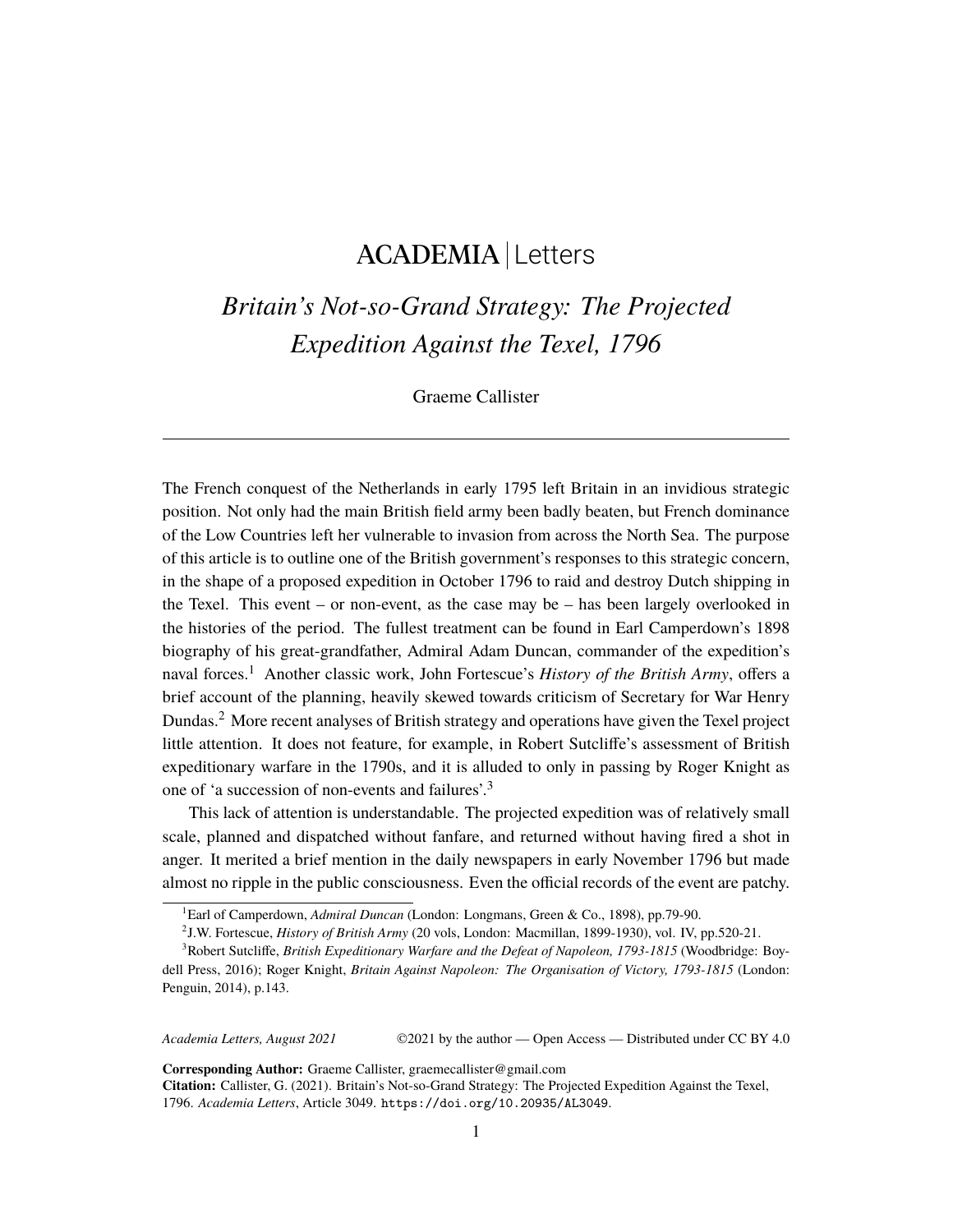Yet the project still affords some interesting insights into British strategic thinking regarding the Netherlands, and into the relatively slapdash methods of preparing military operations in the mid-1790s. This article will outline the key features of the proposed expedition, showing that it was conceived through perceived strategic necessity and that it was predicated on a presumed lack of Dutch opposition. The article will also outline the military difficulties faced and will show that these were exacerbated by the lack of detailed planning. In this the 1796 project anticipated in microcosm many of the tropes of future expeditions, including the much larger Anglo-Russian descent on the Netherlands in 1799.

The decision to launch a spoiling attack on the Dutch fleet was driven primarily by strategic concern for a potential threat to Britain's southeast coast and London. The Royal Navy's defensive strategy of covering the Western Approaches pre-supposed that the enemy's main forces would come from the direction of the Bay of Biscay or the Atlantic – the direction of Spain and France. The prospect of a large and well-manned hostile fleet in the North Sea, therefore, caused a great deal of consternation, and would indeed prove a key inspiration behind British raids or expeditions in 1798, 1799, 1805, 1809, and  $1813-14<sup>4</sup>$  $1813-14<sup>4</sup>$  $1813-14<sup>4</sup>$  While there was no intimation of an immediate threat from that quarter in 1796, the conquest of the Netherlands had left the sizeable Dutch battlefleet at France's disposal, and British intelligence sources in the early months of the year indicated that a good part of this fleet was being fitted out for active operations.[5](#page-2-1) The destruction of this force was considered desirable in order to neutralize any potential threat. Although at this stage Britain possessed neither the available military strength nor the political will to change a major campaign, an attack by a naval squadron seconded by land forces was deemed feasible. A memorandum of 1 October even enthusiastically suggested that the expedition might establish a permanent presence on Texel Island, which would blockade the Texel as effectively as a naval squadron, and at half the cost.[6](#page-2-2) The orders for Colonel John Doyle, the commander of the land force of the 1796 expedition, included vague instructions for the maintenance of troops on the island, but the prospect of creating a 'Dutch Gibraltar' does not appear to have featured seriously in the planning.<sup>[7](#page-2-3)</sup> It was, however, consistent with similar suggestions concerning potential British seizures of Dutch coastal islands

*Academia Letters, August 2021* ©2021 by the author — Open Access — Distributed under CC BY 4.0

**Corresponding Author:** Graeme Callister, graemecallister@gmail.com

**Citation:** Callister, G. (2021). Britain's Not-so-Grand Strategy: The Projected Expedition Against the Texel, 1796. *Academia Letters*, Article 3049. <https://doi.org/10.20935/AL3049>.

<span id="page-2-0"></span><sup>4</sup>N.A.M. Rodger, 'Seapower and Empire; Cause and Effect' in Bob Moore & Henk van Nierop (ed.), *Colonial Empires Compared, Britain and the Netherlands 1750-1850* (Aldershot: Ashgate, 2003), p.110; Christopher Hall, *British Strategy in the Napoleonic War, 1803-1815* (Manchester: Manchester University Press, 1992), p.81; Roger Knight and Martin Wilcox, *Sustaining the Fleet, 1793-1815: War, the British Navy, and the Contractor State* (Woodbridge: Boydell Press, 2010), p.192.

<span id="page-2-1"></span><sup>5</sup>H.T. Colenbrander (ed.), *Gedenkstukken der Algemeene Geschiedenis van Nederland van 1795 tot 1840* (10 vols, 'S-Gravenhage: Martinus Nijhoff, 1905-22), vol. II, p.362, Barclay to Grenville, 26 April 1796.

<span id="page-2-2"></span><sup>6</sup>The National Archives, London (TNA), WO 1/178, Memorandum 1 October 1796.

<span id="page-2-3"></span><sup>&</sup>lt;sup>7</sup>TNA, WO 1/178, Dundas to Doyle, 10 October 1796.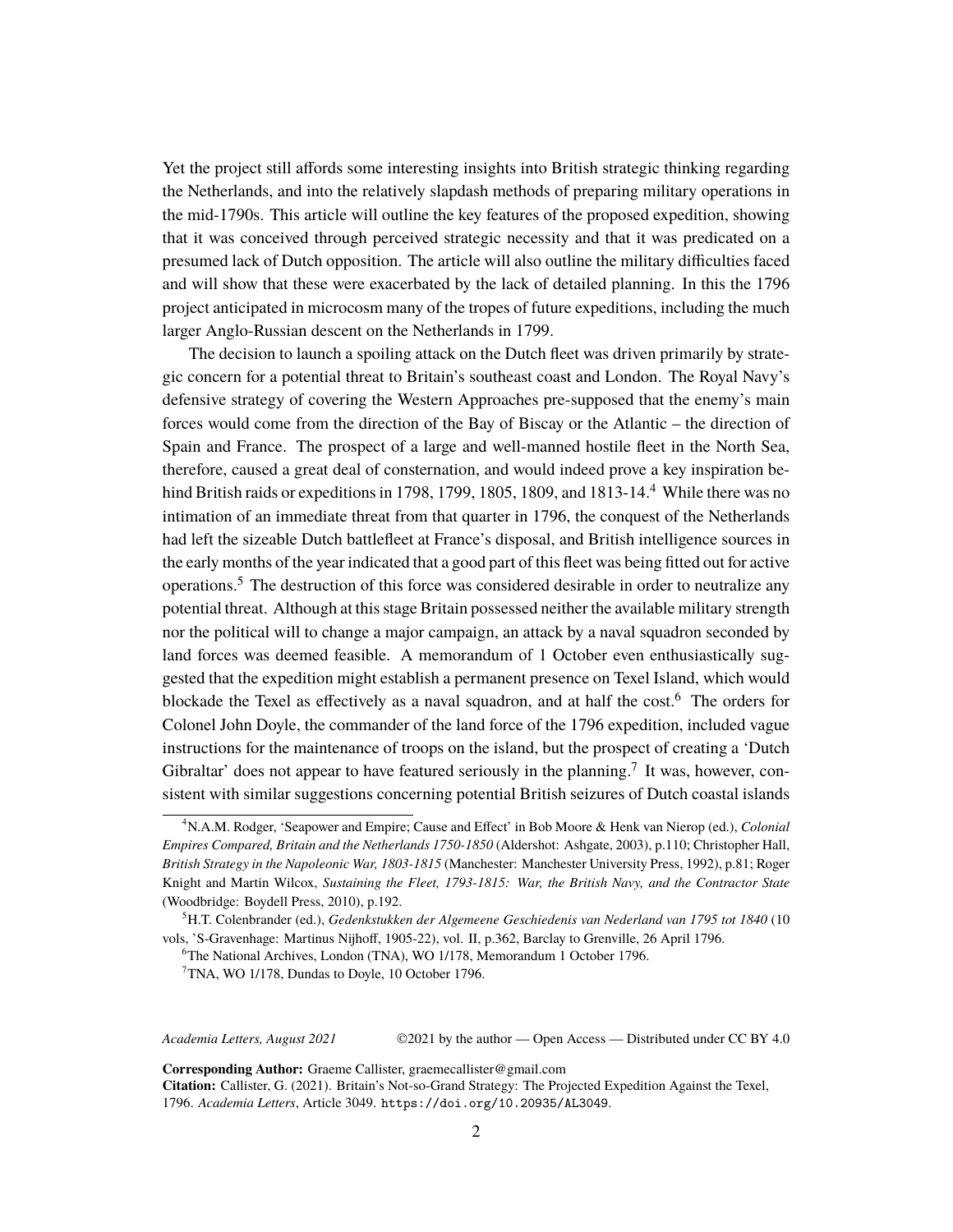that resurfaced periodically throughout the war. $8$ 

In addition to a perceived strategic necessity, there was also a distinct feeling in British military and political circles that any expedition might meet little resistance. British opinion had, by 1796, persuaded itself that the Dutch were less than enthusiastic about their new French alliance and that they were as likely to support as to oppose British military action.<sup>[9](#page-3-1)</sup> A War Office memorandum in September 1796 averred that the weak Dutch garrison troops – projected at no more than 2,000 men – 'are so averse to the present government that they would not make much opposition', and that 'of the peasantry, seafaring and laboring people in general, I am of the opinion it is only necessary to offer them a little assistance to rid themselves of their tyrants'.[10](#page-3-2) This, it was thought, would negate some of the danger to British forces, and indeed there seems to have been an implicit hope that the expedition might have provoked a wider crisis in Franco-Dutch relations.<sup>[11](#page-3-3)</sup> In this, the project certainly prefigured the Grand Expedition of 1799, which was predicated on the notion of widespread Dutch support for a British invasion.<sup>[12](#page-3-4)</sup> Any planned descent on the Netherlands was made more feasible, it was felt, by the supposedly favorable disposition of the target population.

Due to its perceived strategic importance, the planners took pains to keep the proposed expedition secret. Those who knew about the preparations had little inkling of the destination, with newspaper speculation naming Flushing as a target, and the official word being spread that the troops were intended for the defense of Portugal.<sup>[13](#page-3-5)</sup> Some soldiers believed that they were embarking for Gibraltar.<sup>[14](#page-3-6)</sup> In maintaining a degree of secrecy the expedition was doubtless aided by its relatively small scale; the 1,500 soldiers were embarked on only four troopships and attracted little attention, unlike the major invasion of the Netherlands three years later, which employed almost three hundred transport vessels.<sup>[15](#page-3-7)</sup> Nevertheless, there were indications that the Dutch became aware of the threat; a naval reconnaissance in late October found no signs of Dutch shipping, which was interpreted as a sign that they had gotten wind

*Academia Letters, August 2021* ©2021 by the author — Open Access — Distributed under CC BY 4.0

**Corresponding Author:** Graeme Callister, graemecallister@gmail.com

<span id="page-3-0"></span> $8B$ ritish Library, London (BL), Add MSS 38243, correspondence between Liverpool and Lt Gen. Don, 24 & 27 October 1809; George Spencer (ed. Julian Corbett & H. W. Richmond), *Private Papers of George, Second Earl Spencer, First Lord of the Admiralty 1794-1801* (4 vols, London: Navy Records Society, 1913-1924), vol. 4, p.286.

<span id="page-3-1"></span><sup>9</sup>Graeme Callister, *War, Public Opinion and Policy in Britain, France and the Netherlands, 1785-1815* (Cham: Palgrave Macmillan, 2017), pp.232-34

<span id="page-3-2"></span> $10$ TNA, WO 1/178, 'Remarks and suggestions on the probability of capturing the Dutch fleet by attacking it at anchor in the Texel', 24 September 1796.

<span id="page-3-3"></span><sup>11</sup>Spencer, *Private Papers*, vol. 1, pp.302-303, Buckingham to Spencer, 28 September 1796.

<span id="page-3-4"></span><sup>12</sup>Callister, *War, Public Opinion and Policy*, pp.267-68.

<span id="page-3-5"></span><sup>13</sup>*Star and Evening Advertiser*, 11 November 1796; Fortescue, *History of the British Army*, vol. IV, p.521.

<span id="page-3-6"></span><sup>14</sup>*London Chronicle*, 10 November 1796; *The Times*, 12 November 1796.

<span id="page-3-7"></span><sup>15</sup>Camperdown, *Admiral Duncan*, p.79; Knight, *Britain Against Napoleon*, pp.192-93.

**Citation:** Callister, G. (2021). Britain's Not-so-Grand Strategy: The Projected Expedition Against the Texel, 1796. *Academia Letters*, Article 3049. <https://doi.org/10.20935/AL3049>.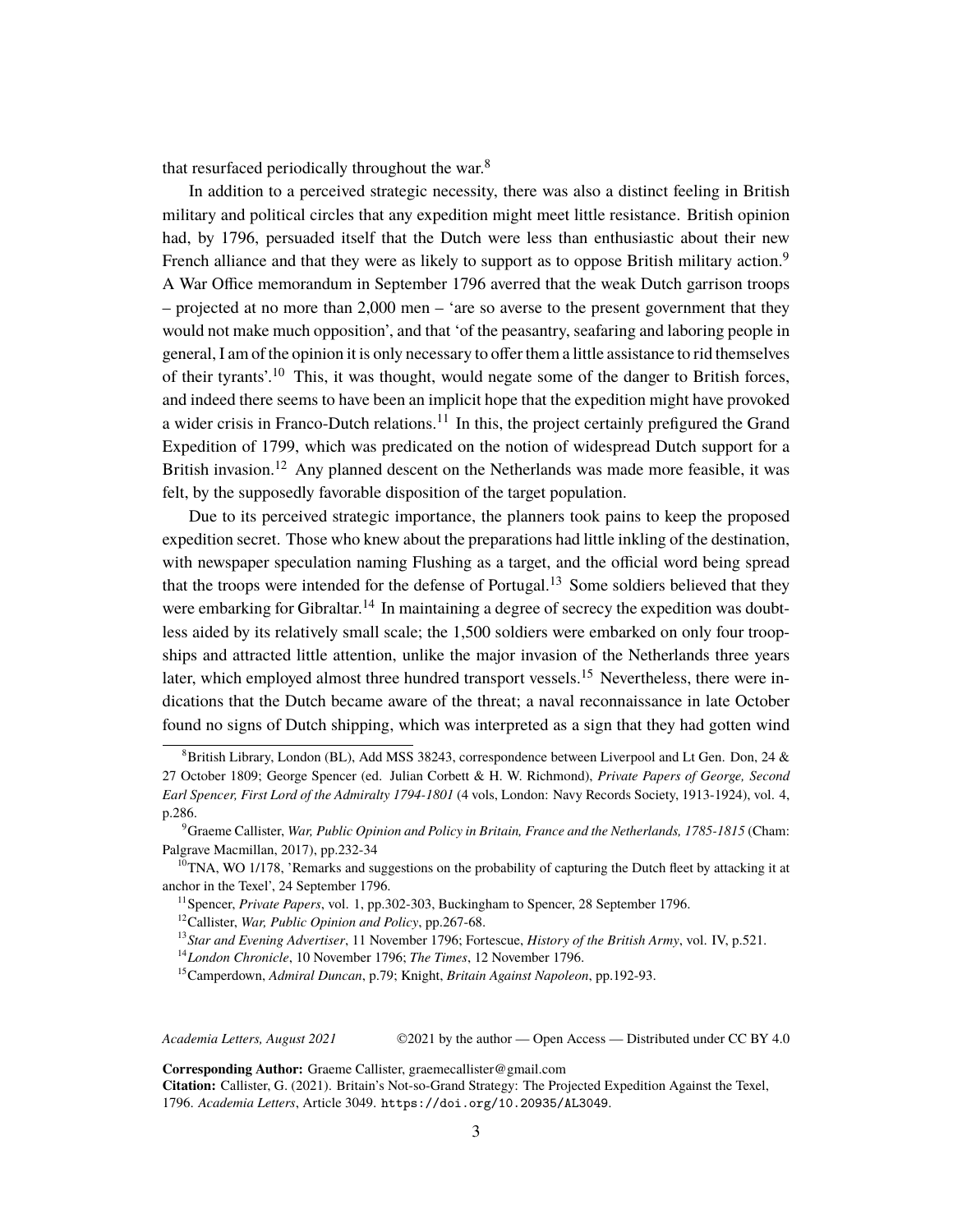of the impending attack.<sup>[16](#page-4-0)</sup>

The need to attack Dutch shipping at anchor meant that the 1796 expedition was planned as an amphibious operation, calling for close cooperation between naval and land forces. Duncan's North Sea Fleet would provide the bulk of the fighting force, while the land troops would consist of the 10th and 87th Regiments under Doyle. The operational plan was risky. It was intended that Duncan's ships would sail into the Texel to grapple with the Dutch vessels, while the small force of infantry, supported by Duncan's marines, would land to capture the enemy shore batteries to ensure the navy's safe passage.<sup>[17](#page-4-1)</sup> The troops and commanders involved had a little track record of amphibious operations; indeed, the British in general could at this stage boast few successfully combined maneuvers, and such expeditions were often riven by interservice rivalry.<sup>[18](#page-4-2)</sup> The largest risk came perhaps for the land forces. Doyle's orders were vague, commanding him only to assault and take the enemy positions on Texel Island and Den Helder, without showing any particular appreciation of the situation he might face. In the absence of firm intelligence, it was by no means guaranteed that the soldiers would be able to capture their objectives, notwithstanding the potential disaffection of the Dutch garrison, and even if they did so there was no certainty of a safe withdrawal.<sup>[19](#page-4-3)</sup> Despite Duncan's orders to take every care to secure the retreat of the troops, enemy action or the ever-present risk of bad weather might easily prevent re-embarkation, as it would to disastrous effect at Ostend in May 1798, necessitating the surrender of almost the entire expeditionary force.<sup>[20](#page-4-4)</sup> To add to the difficulties, the expedition was not ordered to proceed until 12 October, when conditions in the North Sea were far from favorable for amphibious action. Even if the passage of Den Helder was secured against hostile land batteries, the difficulties facing the fleet in carrying out its seaborne assault in the relatively shallow anchorage remained significant. However, the prospect of neutralizing the enemy navy and easing the burden of blockade proved tempting enough for London to order the endeavor.<sup>[21](#page-4-5)</sup>

In the event, however, no attack took place. Poor weather off the Dutch coast left Duncan unwilling to risk his ships, while Doyle agreed that a successful landing in such conditions would be impossible. After cruising off the Texel for a fortnight waiting in vain for a change in

*Academia Letters, August 2021* ©2021 by the author — Open Access — Distributed under CC BY 4.0

**Corresponding Author:** Graeme Callister, graemecallister@gmail.com

<span id="page-4-0"></span><sup>&</sup>lt;sup>16</sup>TNA, WO 1/178, Doyle to Henry Dundas, 30 October 1796.

<span id="page-4-2"></span><span id="page-4-1"></span><sup>&</sup>lt;sup>17</sup>TNA, WO 1/178, Doyle to Henry Dundas, 30 October 1796.

<sup>18</sup>Sutcliffe, *British Expeditionary Warfare*, pp.124-25. *Public Characters of 1806* (London: Richard Phillips, 1806), p.64 claimed that 'perfect cordiality' subsisted between Doyle and Duncan, although of course the relationship was never tested under fire.

<span id="page-4-4"></span><span id="page-4-3"></span><sup>&</sup>lt;sup>19</sup>TNA, WO 1/178, Dundas to Doyle, 10 October 1796.

<sup>20</sup>Camperdown, *Admiral Duncan*, p.80;Sutcliffe, *British Expeditionary Warfare*, p.127; Hall, *British Strategy*, p.83.

<span id="page-4-5"></span> $21$ TNA, WO 1/178, Dundas to Doyle, 10 October 1796.

**Citation:** Callister, G. (2021). Britain's Not-so-Grand Strategy: The Projected Expedition Against the Texel, 1796. *Academia Letters*, Article 3049. <https://doi.org/10.20935/AL3049>.